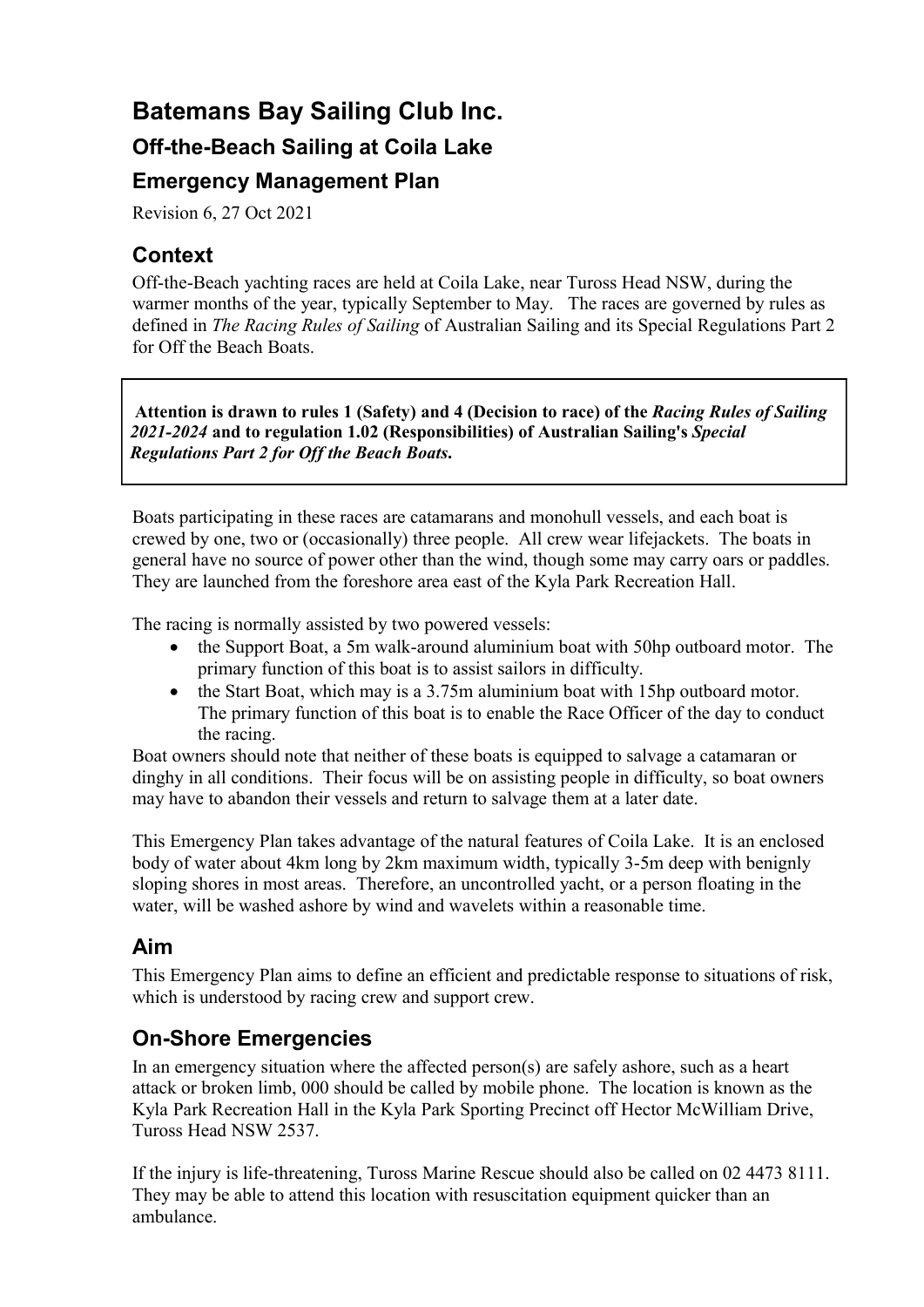## On-the-Water Emergencies

In the course of racing, a number of mishaps may occur which do not constitute emergencies. For example, yachts may collide, capsize or run aground, and in most cases the racing crew will be able to extricate or right the boat without outside assistance and continue racing. Typically, on observing a yacht in such a situation, the Support Boat will motor over to check that the crew has the situation in hand and, if not required elsewhere, stand by until the yacht is again underway. If the yacht crew is not successful, they may request and receive assistance from the Support Boat such as help in righting their yacht. This still does not constitute an emergency situation.

However it is key to note that the yachts are the visible objects which will attract the attention of the Support Boat, as well as offering flotation for the crew to rest on. Therefore, racing crew should attempt to stay with their boat wherever possible.

An Emergency Response will be triggered when the Support Boat approaches a yacht and determines that either:

- a member of the crew has sustained a serious injury; or
- a member of the crew is not on the yacht, and cannot be readily seen.

In either of these cases, the Support Boat will promptly advise the Race Officer by radio. The Race Officer will then:

- abandon any race that may be in progress at the time (flag N on Start Boat with bursts of three sounds of the horn and/or a flashing blue light ashore); and
- return to the Kyla Park foreshore and designate a person (who may be the Race Officer or another) to act as a Communication Person for the Emergency Response.

### Serious Injury

The method of handling the injured person cannot be prescriptive as it will depend on the nature of the injury. However:

- the Support Boat will transport the injured person to shore; and
- the Communication Person will call 000 for assistance, as for an Onshore Emergency (paragraph 3 above).

### Search for Missing Crew

The search procedure is more prescriptive, as described below, because a consistent response by both racing crew and searching crew is more likely to lead to early success.

The searching team will initially act as follows.

- The Support Boat will commence a search pattern as described below.
- The Communication Person will:
	- contact the Tuross division of Marine Rescue NSW by phoning their 24-hr emergency number 02 4473 8111, and advise them of the situation (if no response is received call their backup number 0455 837 192);
	- by talking to the competing sailors, determine a best estimate of where the missing crew's boat capsized, and radio that best estimate to the Support Boat.
- If sufficient crew are available, the Start Boat will set off to assist the Support Boat in searching.

Marine Rescue NSW (Tuross) will follow its usual practices and procedures on receipt of the distress call, including liaising with any other relevant authority.